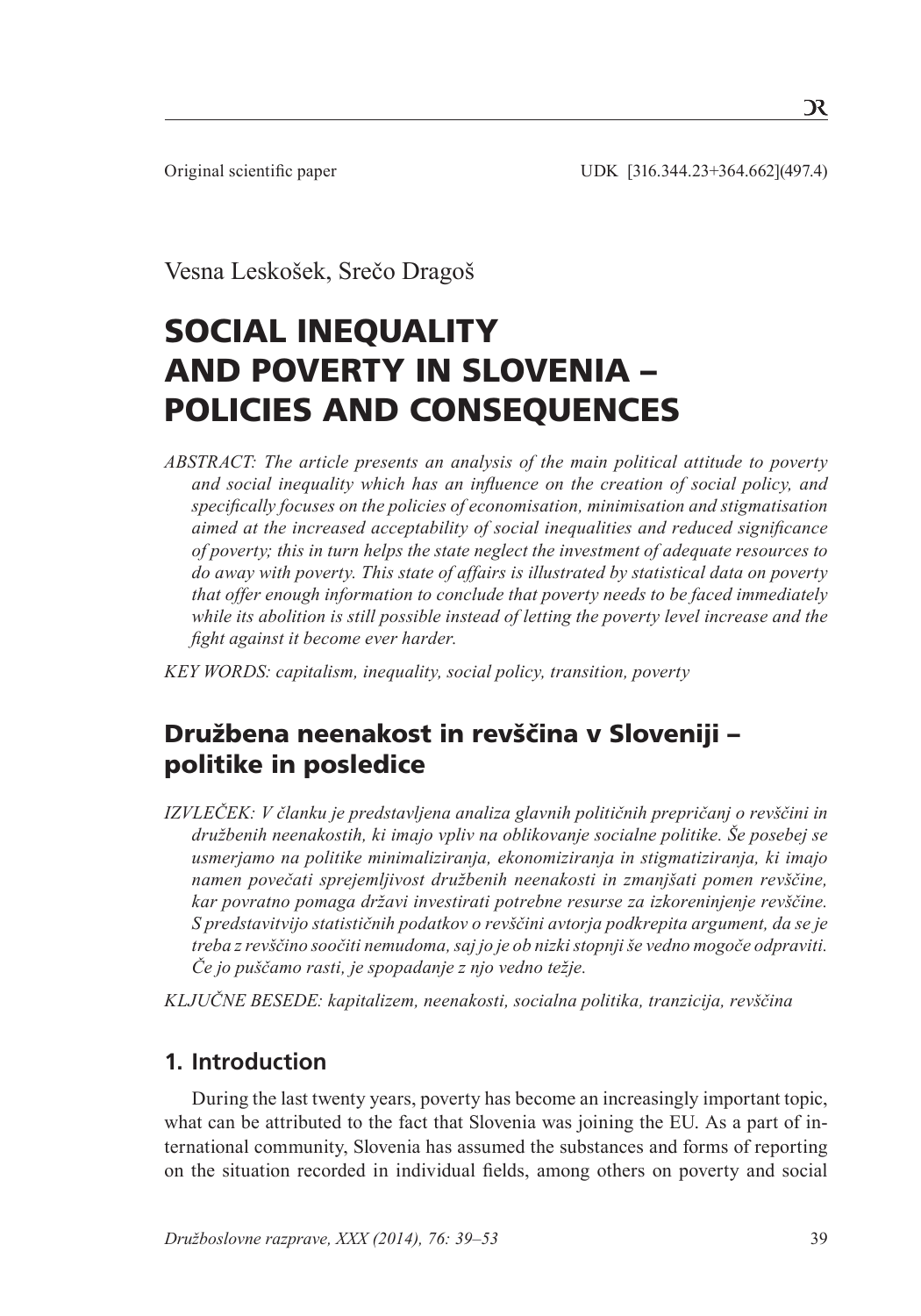exclusion. In 2000, the Programme on the Fight against Poverty and Social Exclusion was adopted and in the same year the first report on the implementation of the said programme was drawn up. In 2003, Slovenia adopted European form of conduct in the field of poverty and social inclusion, named Joint Inclusion Memorandum. Since then numerous governmental documents were produced to either plan or to report on poverty in Slovenia.

In this article we address the changes in the understanding of the welfare state in Slovenia. The main research question concerns the consequences of subordinating social policy to economic policy, which, on the one hand, leads to the curbing of social rights and, on the other, increases poverty. Strategies used for strengthening the common believe that economic policy is the most important and all other field should be subordinated are directed to labelling social welfare recipients as fraudesters to receive support for lowering the level of social rights and to portraying public sector as inefficient and costly. To show how the welfare state has been turned into a punitive state, we use the case of Slovenia and changes in social policy that stipulate the level and the scope of social rights.

We also discuss the transition from socialism to capitalism. We are interested mostly in what are the consequences of privatisation and denationalisation in regard to social inequalities. The type of capitalism that was developed in Slovenia can be described with the use of Fulcher's classification (Fulcher 2004) on Swedish, American and Japanese type of capitalism. Slovenia moved towards the American type that was remarketized in 1980s and 1990s. Fulcher argue that: "Keynesianism was abandoned, government expenditure was cut, some industries were deregulated, some services privatised and state welfare reduced. [...] The Reagan administration of the early 1980s than sought to stimulate market sources by cutting both taxes and governmental expenditure [...]. The deregulation of the airlines marked the first brake with the New Deal tradition of the industrial regulation and was followed by the deregulation of the railway, trucking, telecommunications and the electricity generation. The publically owned part of the railways, and many state-run local services and prisons were privatised. A welfare- -to-work programme, which became a model for New Labour in Britain, limited the duration of welfare payments and forced recipients into low-pay works" (Fulcher 2004: 68). There is a tendency of privations of public sector in Slovenia and the social protection is based on workfare paradigm, significant for the USA but also the EU in recent times.

The structure of the article is as follows. We first explain the historical development of the Slovene social policy from the early nineties till now to enable the readers to understand better the current developments. The main sources of analysis are governmental policies since 1992 (policy papers, legislation, argumentations on measures or explanations of their perceptions and views on poverty). Than we analyse policy documents in relation to their ideological and political origins, we focus mainly on the impact they have on social inequalities and poverty in Slovenia.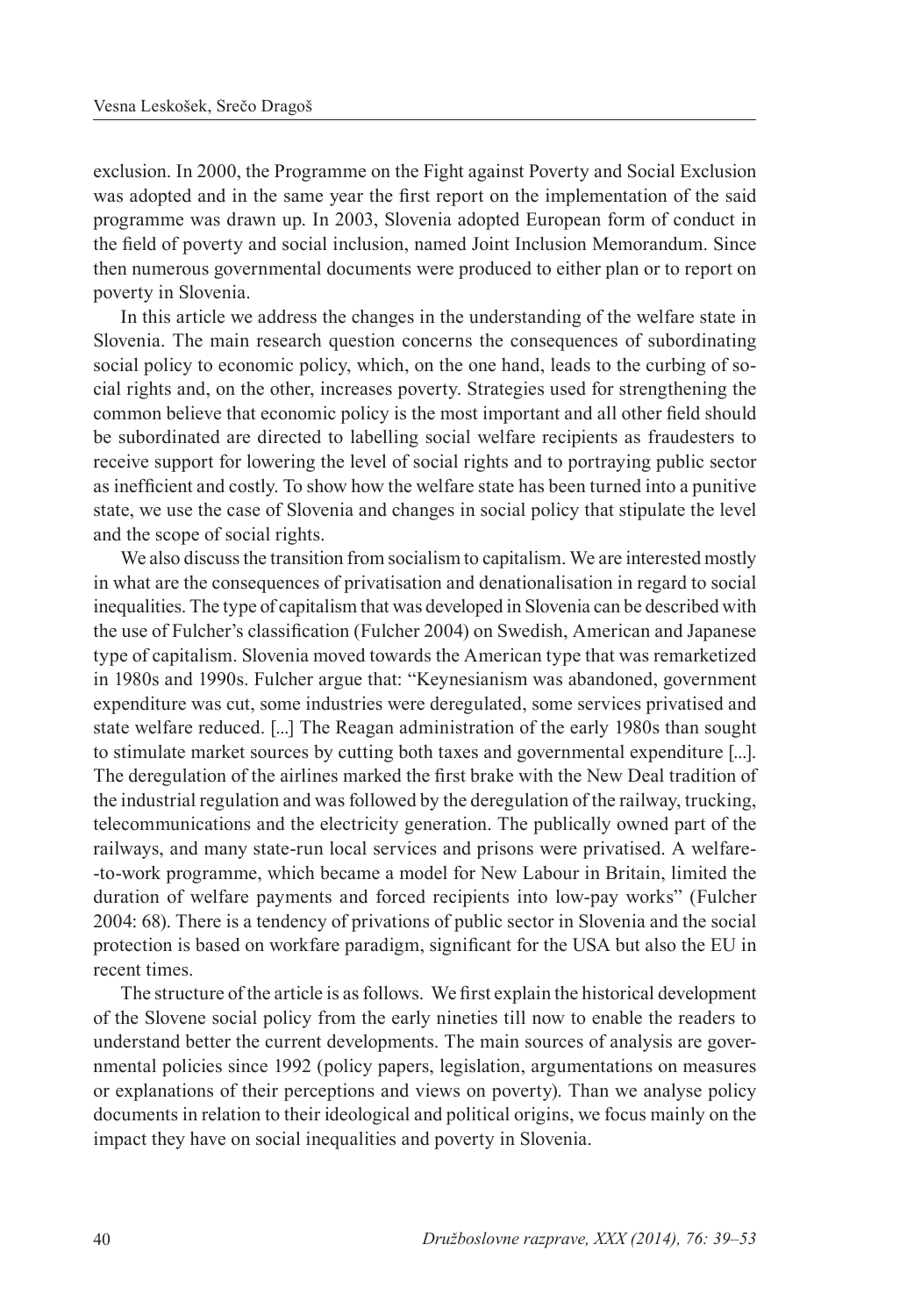#### **2. Back to the past**

For a long time, Slovenia maintained a rather satisfactory level of social protection which enabled most of the population with low income or without it to remain above the poverty threshold. The first three years of transition were the major risk for poverty in Slovenia. Gini's coefficient (methodology used in Slovenia until 2000 was 50% of the average equivalised household expenditure) in 1983 stood at 0.234, in 1993 at 0.272, and in 1998 at 0.242. Deterioration in the situation may be attributed at least to three processes, i.e. denationalisation, early privatisation and collapse of heavy industry. The same period also saw the lowering of the value of social allowances in cash which, for almost one decade, remained at the same level and did not grow in accordance with the inflation rate. In 1993, the most threatened were households where nobody was employed, with social benefits representing the principal source of income, then single households comprising one member older than 65 years, and tenants living in private dwellings. The majority of poor households comprised female-headed households. In 1993, poverty rate in such households was 15.1%, and 11,7% in male-headed households (Hanžek 1998).

In 1995, Slovenia introduced the minimum wage, which was fixed at 40% of average wage and should be adjusted to the growth in prices in the same manner as wages are. Introduction of the minimum wage has mainly resulted in reducing the depth of poverty. It represents the poverty threshold, causing the allowances in cash to grow. Although the rate of absolute poverty is not known, the estimates (given the registered number of those receiving allowances in cash) including 4% to 6% of the population apply.

In the nineties poverty in single older people has been on a downward trend, whereas poverty in families with children has risen (Javornik and Korošec 2003: 27). The gap between male and female poverty increased, poverty mainly affects single women living with children. Regional disparities were growing as well. Regions in the East of Slovenia are becoming poor, which is manifested both in the number of those receiving allowances in cash and in unemployment rate. In Slovenia, some 3% of the population receive social allowances in cash, of which 6.3% in the Pomurje region, 5% in the Celje and Maribor regions, 1.1% in the Primorje region, and 1.4 to 1.6% in the Ljubljana and Kranj regions. Distinctive disparities between East and West are evident, and are also proved by unemployment data. As the former (socialist) policy aimed at reducing regional disparities was abandoned upon the collapse of socialism and the new one has not become operative in the thirteen years of independent state, regional differences are still growing.

## **3. The decade of back and forward**

The decade from 2000 on was marked by the accession process. Part of it was also adopting collection of data and measures of poverty to the EU requirements. The main source of data on relative poverty is collected on the basis of the EU-SILC annual study on income and living conditions, although it focuses on the inequalities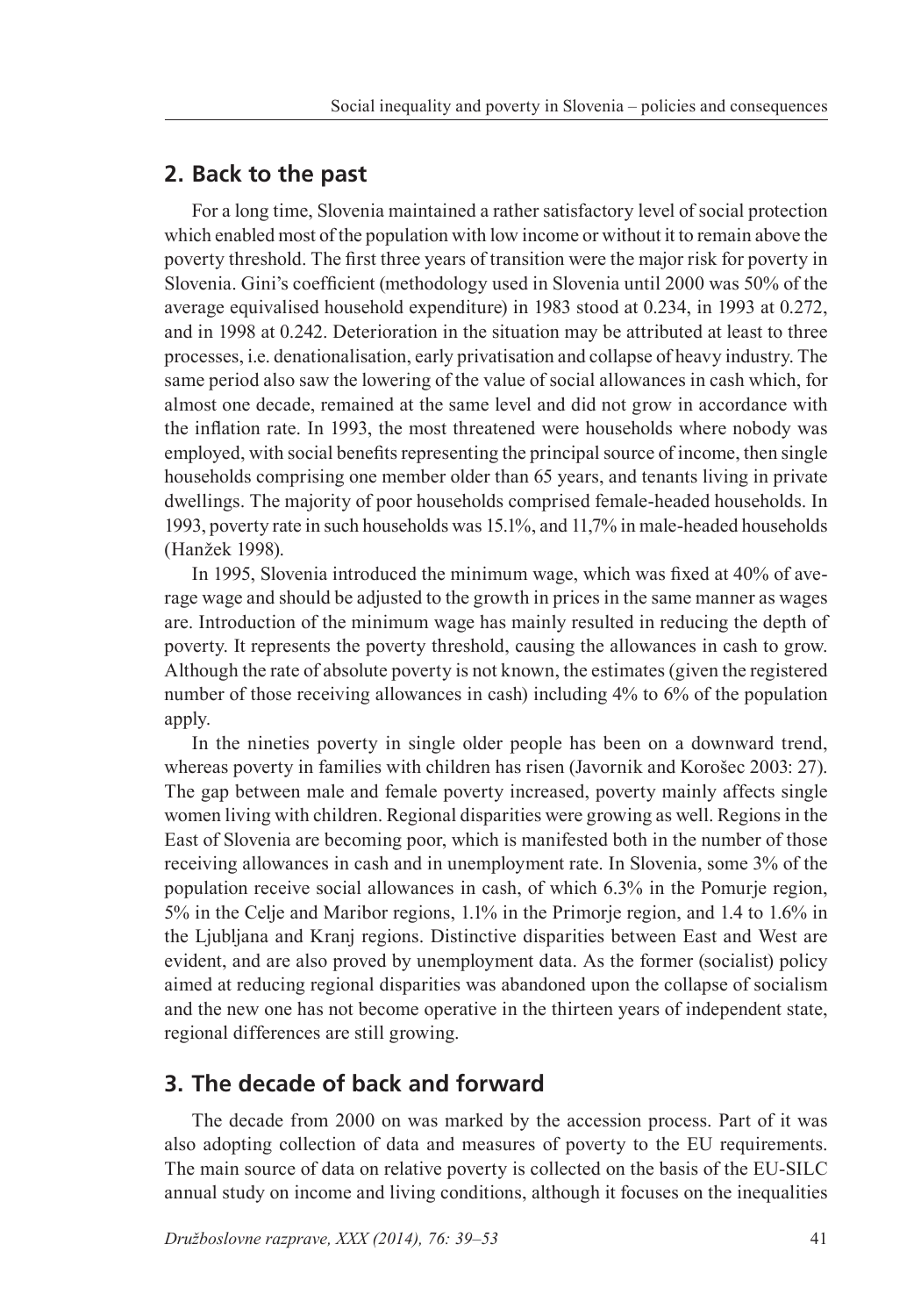in the distribution of income rather than on poverty. According to the data furnished by the Statistical Office of Slovenia, the-risk-of-poverty rate was declining for several consecutive years.

|       | Income excl. income in nature |      |      |      |      |      |      |      |  |
|-------|-------------------------------|------|------|------|------|------|------|------|--|
|       | 2005                          | 2006 | 2007 | 2008 | 2009 | 2010 | 2011 | 2012 |  |
| Total | 12.2                          | 11.6 | 11.5 | 12.3 | 11.3 | 12.7 | 13.6 | 13.5 |  |
| Men   | 10.6                          | 10.3 | 10.0 | 11.0 | 9.8  | 11.3 | 12.2 | 12.5 |  |
| Women | 13.7                          | 12.9 | 12.9 | 13.6 | 12.8 | 14.1 | 15.0 | 14.6 |  |

**Table 1: The risk-of-poverty-rate by gender**

*Source: Statistical Office of the Republic of Slovenia*

A significant increase was noted in 2008, when the at-risk-of-poverty rate rose from 11.5% to 12.3%. This increase cannot be attributed to the crisis, since the study on income and living conditions was conducted in the first half of 2008, when Slovenia still recorded the 6.2% economic growth, while the income taken into account in this study was that earned in 2007 when there had still been no mention of the crisis. The greatest increase in poverty was therefore observed during the year in which Slovenia experienced an economic boom and the Slovenian media were publishing the lists of the wealthiest people in the country.

An increase in poverty during the period of economic growth indicates an inadequate redistribution of sources preventing poor people from gaining some benefit from the welfare generated by economic growth. As a matter of fact, the necessity of economic growth is most often explained by the need to create general welfare. During 2010, the European Year of Combating Poverty and Social Exclusion, the European Commission pointed out that general welfare has effects only if all people can partake of it. Therefore, the question that imposes itself is why poverty in Slovenia increased during the period that saw an increase in the general welfare. The answer is simple and evident – the responsibility lies with the structural reforms set out in 2005, in the document entitled *Reform Programme for the Implementation of the Lisbon Strategy* and explained in more detail in other documents that followed<sup>1</sup>. The economic and social reforms planned by the government were met with a strong public response, including one of the greatest trade union protests, several panel discussions and forums, and the publication of a monograph entitled *Pogledi na reforme* (*Perspectives on Reform*) (Toš 2005). These developments led the government to abandon the planned measures aimed at reducing the redistributive role of the state, among these the single tax rate, the minimal regulation of the market, flexibilisation of work without adequate protection and the privatization of public services. This left an impression that the government dropped the plan in its entirety, which later proved untrue. While it indeed relinquished the most notorious parts of structural reform, it insisted on the changes in the system

<sup>1.</sup> Also look at The Framework of Economic and Social reforms for Increasing Welfare in Slovenia, 2005; National Development Programme 2007–2013, and Reform Programme for Achieving the Lisbon Strategy Goals in Slovenia 2008–2010.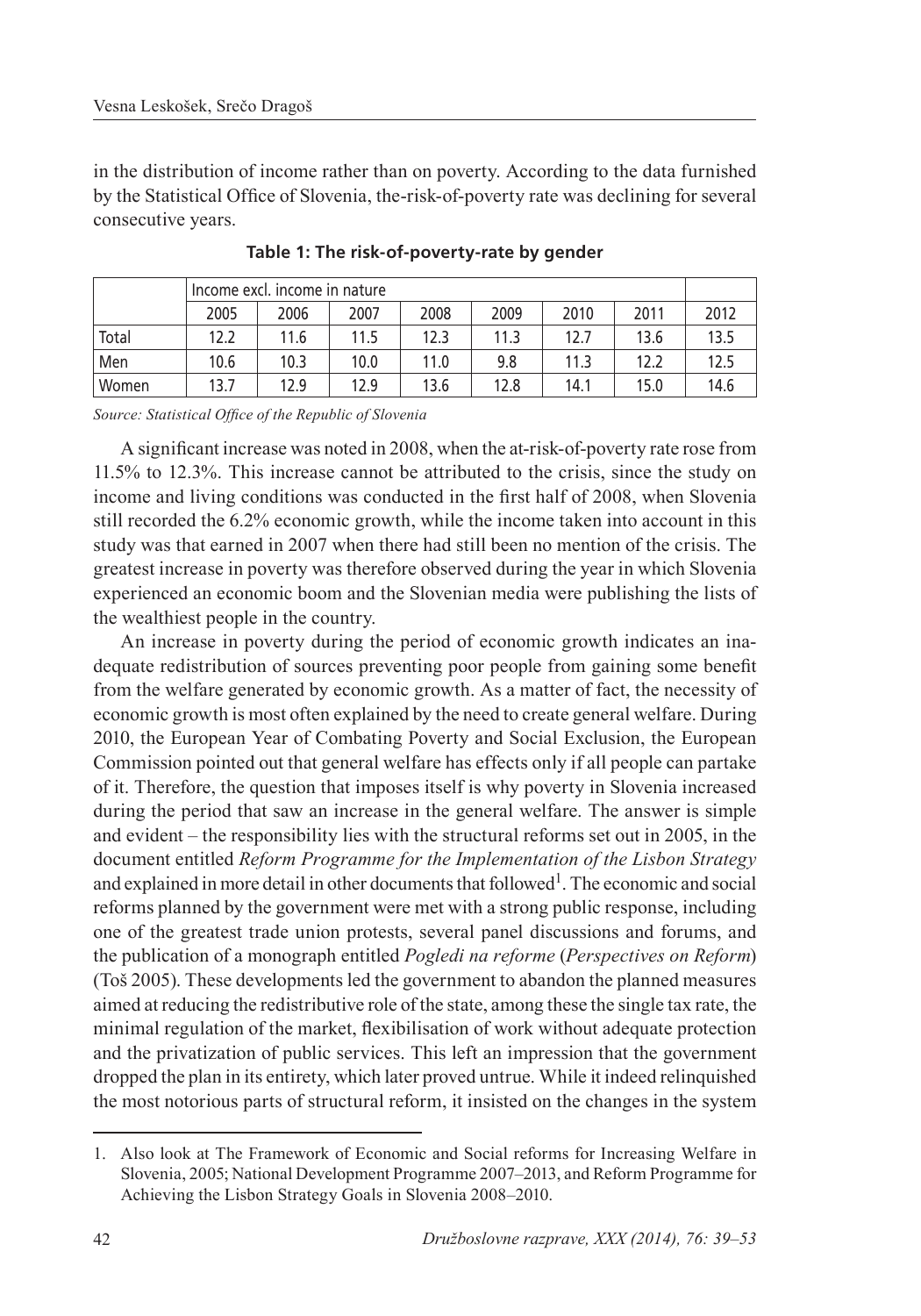of social protection, which found expression in the Social Assistance Act that came into effect on 1 January 2007 and made cash benefits less accessible.

In 2006, the average monthly number of cash benefits was 52,910; in 2007, this figure dropped to 43,179, and in 2008 to 36,355. In the crisis year of 2009, the number of cash benefits increased only a fraction – it rose to 41,286. The greatest increase was recorded in the number of extraordinary time-limited cash benefits and one-off cash benefits.2 The number of regular benefits, on the other hand, has been steadily decreasing over the past few years despite the crisis. It should be emphasized that the drop in the number of cash benefits during 2007 and 2008 should also be attributed to an increase in the employment rate, but not exclusively. Proof is the declining number of benefits paid out over the past few years despite the ever increasing unemployment rate that is a consequence of the economic crisis - in February 2011, 55,201 people received cash benefits, while in October their number fell to 48,832.

## **4. The years of moral judgments**

The Social Assistance Act (Ur. l. RS: 61/2010), adopted by social democratic government made the terms of accessing social benefits even more difficult to meet and introduced greater control over beneficiaries. As a result, professional services are having at their disposal as many as 30 databases containing data on beneficiaries, which they will access directly using a special (expensive) software. The person who claims a benefit has to sign that he/she allows the social services to use such database otherwise they are not entitled to benefits. The criminalization of beneficiaries certainly played a part in this, given that the law was based on the argument that it was necessary to prevent cheating and abuse. Actually the whole public promotion of changes was based on the campaign against thieves, fraudsters and those that abuse the welfare state. We should not overlook the fact that the law was formulated and passed by the social-democratic government which won elections on the premise that the preceding, right-wing government had been excessively neo-liberal. As a matter of fact, the preceding government had passed reform documents that were explicitly based on the neo-classical economic paradigm.

Let us give just a few examples of the extent of fraud prevention in the new law. Single mothers<sup>3</sup> have to prove that they are truly single, but it is not clear how they can do this. Income embraces practically everything, including humanitarian aid (if not declare the purpose), charity, the aid provided by local communities and the like, if the purpose of the aid is not strictly defined. The number of fault-based grounds (a new term introduced in 2010) that can prevent the allocation of social benefits increased to over 30, most of them relating to employment or the manner in which someone has lost his/

<sup>2.</sup> The Ministry of Labour, Family and Social Affairs. Statistics: *http://www.mddsz.gov.si/si/ uveljavljanje\_ pravic/statistika/denarna\_socialna\_ pomoc/* 6. 12. 2011

<sup>3</sup>. The measure applies to single parents, most of whom are single mothers. After the break up, they are more likely to experience poverty or the decline in their economic and even social status.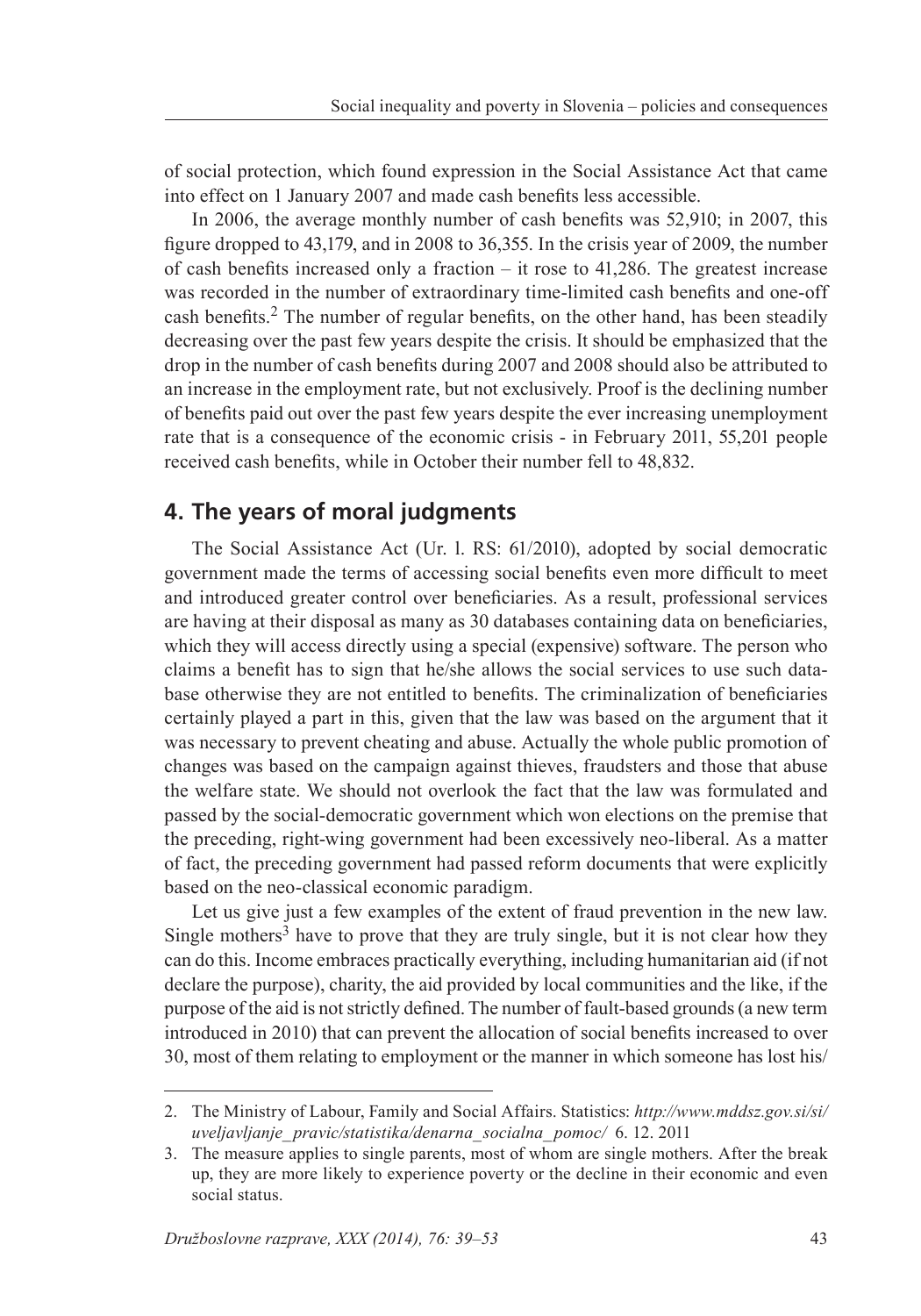her job. For example, individuals who have not completed the probationary period are not entitled to social benefits, nor are those who were dismissed unjustifiably but failed to take legal steps to protect their rights. Among other things, humanitarian and charity organizations are obliged to report every aid given to individuals, since it is counted as income. With each group of benefit recipients, the state claims inheritance rights.

The campaigns that preceded the passing of the two laws mentioned above were based on the argument that it was necessary to prevent cheating rather than on the necessity of preventing poverty. The representatives of the Ministry of Labour, Family and Social Affairs and the Minister himself spoke of a high percentage of cheaters, believed to be between 18% and 20% (Marn 2010). Put differently, one fifth of all Slovenes who applied for cash benefits were accused of cheating. The government was thus promoting the opinion that social benefit recipients were criminals by nature, seeking in this way consensus for the curbing of social rights. It is necessary to emphasize that in reality there is no evidence that social assistance has been abused. The percentages have been invented. There is no statistics on errors or on fraud. Data from the UK and Ireland show that abuses amount to no more than 1%, including some system errors<sup>4</sup>.

# **5. The politics of social inequality**

We have presented main changes in social policy in the last two and a half decades, because social policy reflects the attitude of the government towards the social problems and also reflects the political consensus on the basic principles and the broadness of the state intervention. In order to understand the changes, we must illuminate its roots, which go back to the very beginning of the political changes at the beginning of the 1990's.

Transition in Slovenia denotes the abolition of socialism and adoption of the capitalism and the European legal system. It is supposed that whatever has been characteristic of socialism is not compatible with Europe. One of the important differences between the previous and present system is the understanding of social inequality. The difference may be briefly summed up as follows: socialism rejected inequality because it did not understand it, while the capitalism of today "thinks" that it controls inequality simply because it recognizes it (Dragoš and Leskošek 2003: 23). This aphorism may be broken down into three basic assertions, which after more than two decade of transition already function as if they were self-explanatory, or something that does not need verification and with which we must come to terms. These assertions are:

1. Through the transition period we enter the era of the market economy, so an increase in social inequalities is inevitable, since in the previous system this inequality was not sufficiently big; regardless of how we evaluate this increase, positively (as a just expression of meritocratic principles) or negatively (as an undesirable price of transition), it is a fact that in introducing a market economy we cannot avoid an increase in inequality.

<sup>4</sup>*. http://iwastoldtheredbegin.wordpress.com/2012/11/26/debate-points-welfare/*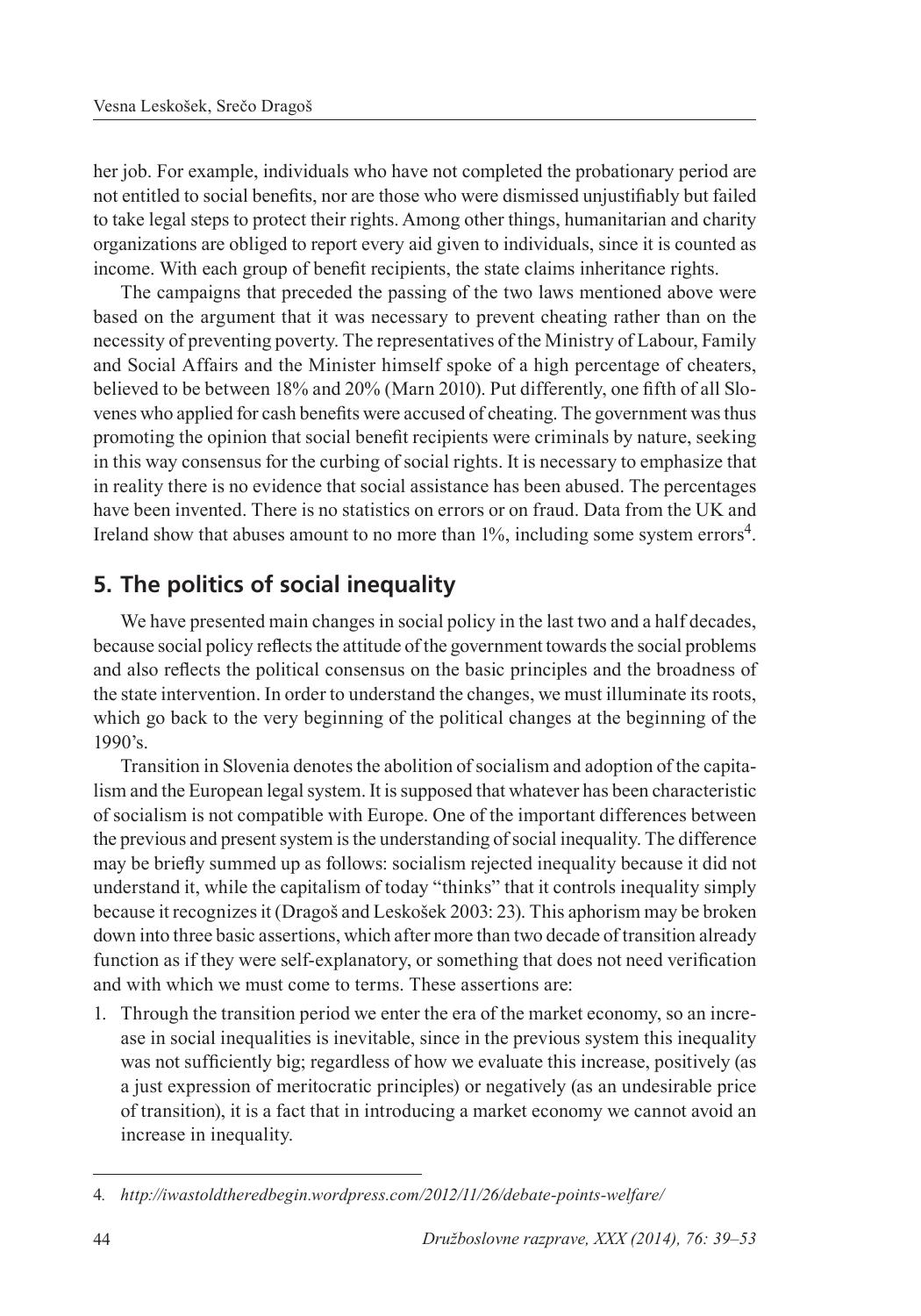- 2. The type of social inequality present in Slovenia is acceptable and unproblematic. There are two reasons for this: inequality in market-competitive circumstances is necessary and useful as long as it is not too large; the level of inequality in Slovenia is not too high, since it is below the European average which is in turn lower than the average on other continents.
- 3. The inequality in Slovenia is too low what has a devastating impact on motivation of well trained and educated people to work even more, to be creative and to be willing to stay in the country. It also contributes to welfare spending that produces welfare dependency and contributes to unemployment because people on benefits do not want to activate themselves. Lowering welfare spending and minimising state sector will provide the economy with sufficient resources to increase employment and investments in research and development what will contribute to economic growth and wealth for all.

All three assertions are basic premises of social policy since Slovenia gained independence. Construct 1 is an expression of the policy of economisation, the construct 2 of the policy of minimization and the construct 3 of the policy of stigmatisation.

#### **5.1 The policy of economizing**

Studies of enterprise in developed market economies over the past twenty years have shown that money is by no means a sufficient, let alone the sole motivator for achieving better work results. Once this was established, management theories began to place more stress on the human factor, as well as on other, non-material methods of stimulating better work results (Herzberger, Mausner, Snyderman 1959; Herzberger 1987). Accordingly, enhancements to compensation plans that were aimed at closely reflecting the contribution of the individual, proved unreasonable, because they had no effect on practical operation. Even decades ago a typical feature of American management was an almost inversely proportional relation between the income of the company's executives and the company's success. In the year 2002 the American economy has been witnessing bankruptcies of unprecedented numbers. The bankrupt companies, which forged their balance sheets, are precisely those with the biggest executives salaries (e.g. Enron, World.com, Xerox and so on). Similarly, in other working environments where employees have ostensibly expressed the highest dissatisfaction with salaries, research has shown that criticism was actually pointed at issues other than the level of salaries (Černetič 1997: 75). When in 1949 Glass (in Goldthorpe 1985: 151) conducted a study on social mobility in Britain, the result was a "three-thirds structure": one person out of three moved up on the job status ladder (compared to the status of the father), one out of three ended lower on the ladder, and one out of three retained the same status. Further comparisons, made by Glass, showed that a similar structure is characteristic of all societies at a comparable stage of industrialization, including communist societies, meaning that social mobility is not related to private or social ownership. The fact is that intergenerational comparison showed that only one third of people in capitalist societies have opportunities to improve their social position. This means that precisely within the most sensitive area in which socialism was expected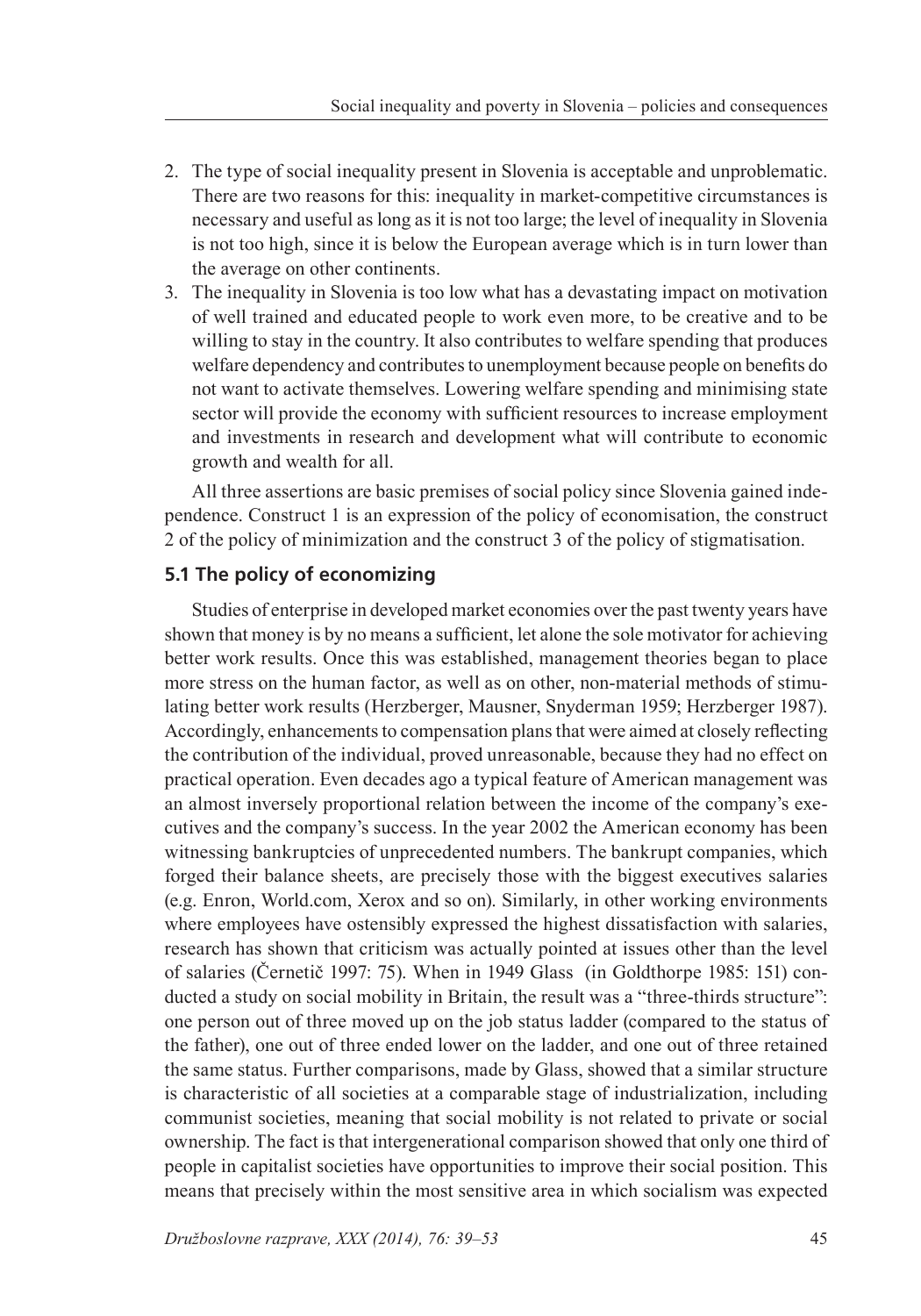to demonstrate its advantages over capitalism, i.e. elimination of exploitation leading to better motivation to work not much has changed. Had it been otherwise, upward mobility would be higher and inequality among people lower. On the other hand, the same conclusion is a critique of the capitalist method of income distribution. The assertion that capitalism is more human owing to the market principles that enable every human to be the architect of his/her own fortune (and failure) (Hayek 1960), in contrast to socialism where everything depends on the Party, does not hold judgement. In fact, precisely at this point the differences between socialist and capitalist economies are the least important; and that is quite contrary to what is implied by construct 1.

The World Bank statistics for the 1960s and the 1970s – a period that was quite favourable for both capitalist and socialist economies – show that the level of social inequality is not dependent on the capitalist or socialist orientation of national economies, but on the distribution of wealth which, in turn, is not related to the level of productivity. For example, in Sweden and Norway, the most egalitarian societies, the top tenth of households accounted for 21.3% and 22.2% of the total income respectively; in the US this percentage was 26%, while in other west European economies this proportion was considerably higher, particularly in France, West Germany and Italy where the richest one tenth of households accounted for more than 30% of the total income. In Yugoslavia the share was 22.5%. The positions further down the list were occupied by less developed economies like India (35.2%), Turkey and Peru (around 40%), Brazil (more than 50%) etc. Even then it was already clear that extreme inequality was not an inevitable social phenomenon. For example, in countries which rose above the designation of underdevelopment through the accelerated promotion of a market economy, for example in Taiwan and South Korea, the wealthiest tenth of the population accounted for 24.7% and 27.5% of all income respectively (Goldthorpe 1985: 152).

Therefore, half way through the cycle of industrial development the level of inequality in socialist Yugoslavia was fully comparable to that in Scandinavian countries, which at that time were highly industrialized compared to socialist countries. At the same time, many highly industrialized countries had a considerably higher level of inequality than did socialist Yugoslavia. This means that inequality is not related to socialist or capitalist national economies; nor to their dynamics; nor to economic success in general (measured by income per capita); nor to industrial modernization; nor to post-socialist transition. Inequality does not correlate with the stage of development, productivity or similar, and this assertion holds true on national as well as local levels (inside companies). This, of course, does not mean that material stimulation is unimportant, but it does mean that it is not the most important factor. Many other issues are of vital importance including whether people are paid at all for their work and whether they are given the opportunity to work.

Poverty is related to inequality in that inequality is a prerequisite for poverty, but not also vice versa. Three dimensions ought to be stressed in relation to this (Alcock 2006, Lister 2004, Dragoš and Leskošek 2003):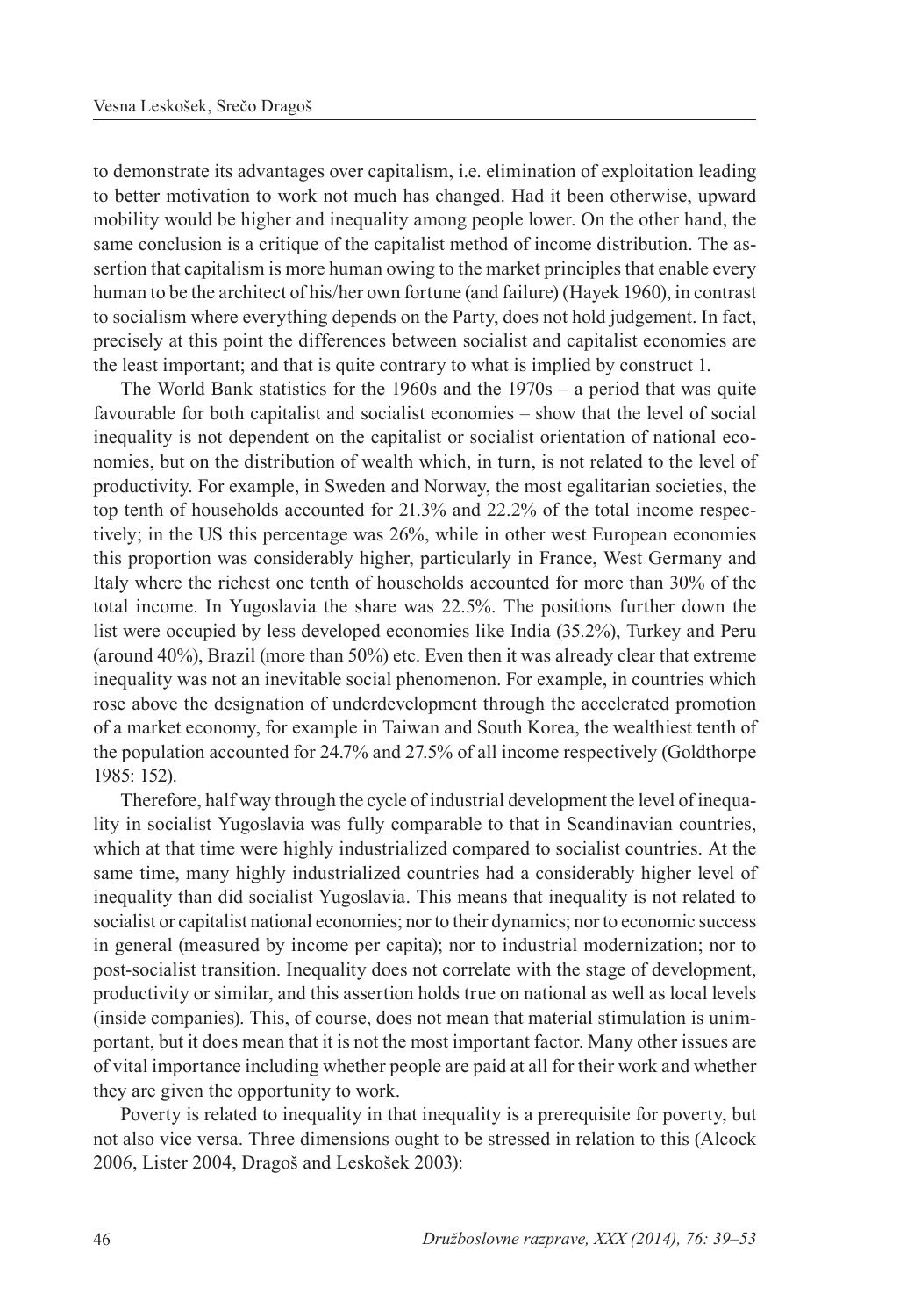- inequality in accessing the most important material and symbolic assets can drive into poverty the most vulnerable population categories (those least equipped for market competition);
- not every inequality leads to poverty (e.g. inequality in material assets between the upper and the middle class and within these classes, or inequality within a company, or in the distribution of political power, reputation and the like);
- every type of poverty is a product of social inequality.

We should not forget that until the 1980s inequality in the distribution of wealth and income in most western countries was actually decreasing compared to the period preceding WWII. Of course, the US was an exception and made an unique paradox (Giddens 1993: 224). The reversal occurred in the 1980s with the appearance of the new right (Reaganism, Thatcherism and now Bushism). Rather than by any specific logic of capitalism, the reversal was brought about by voluntary reductions in social expenditures, higher taxes on low incomes and the lowering of taxes on higher incomes. This is the reason why in Great Britain in the mid 1980s the members of the top decile possessed more than a half of all the wealth (ibid: 233). To justify this by means of economic "objectivities" would be an ideology. What is at play here are interests and power.

## **5.2 The politics of minimizing**

Is the present level of inequality in Slovenia critical and impermissible? Can it be removed? Construct 2 states that it is not critical. However, today Slovenia is able to eliminate the severe material deprivation that according to some estimates affects between  $4\%$  and  $6\%$  of the population<sup>5</sup>. It could use existing resources and institutional mechanisms. The same could be said of relative poverty, only that in this case it is not possible to talk about its elimination, because the definition itself presupposes the existence of inequality; in other words, if someone's income is above the average, then someone else's income has to be below that average, meaning that a certain portion of the population can still be categorized as poor. Nevertheless, the number of the relatively poor can be reduced to a minimum for which it would even be possible to find economic justification. The means that would be used to ameliorate poverty would not reduce the wealth of the wealthy, while at the same time it would increase the buying power of those who previously did not have it, thus creating new opportunities for those already wealthy to increase their wealth even further.

According to official assessments, over the past twenty years approximately 13% to 14% of Slovenia's population live in poverty – poverty is here understood in its relative sense (as 60% of the equivalent cash income median). Because of the favourable comparison with European figures, no one deems the degree of poverty in Slovenia to be problematic. In fact, poverty in Slovenia is problematic, and at least five arguments can be found in support of this assertion:

<sup>5.</sup> Taking the number of welfare cash benefits recipients or statistic on material deprivation available at SORS: *http://www.stat.si/eng/novica\_ prikazi.aspx?id=5743* (24. 6. 2014)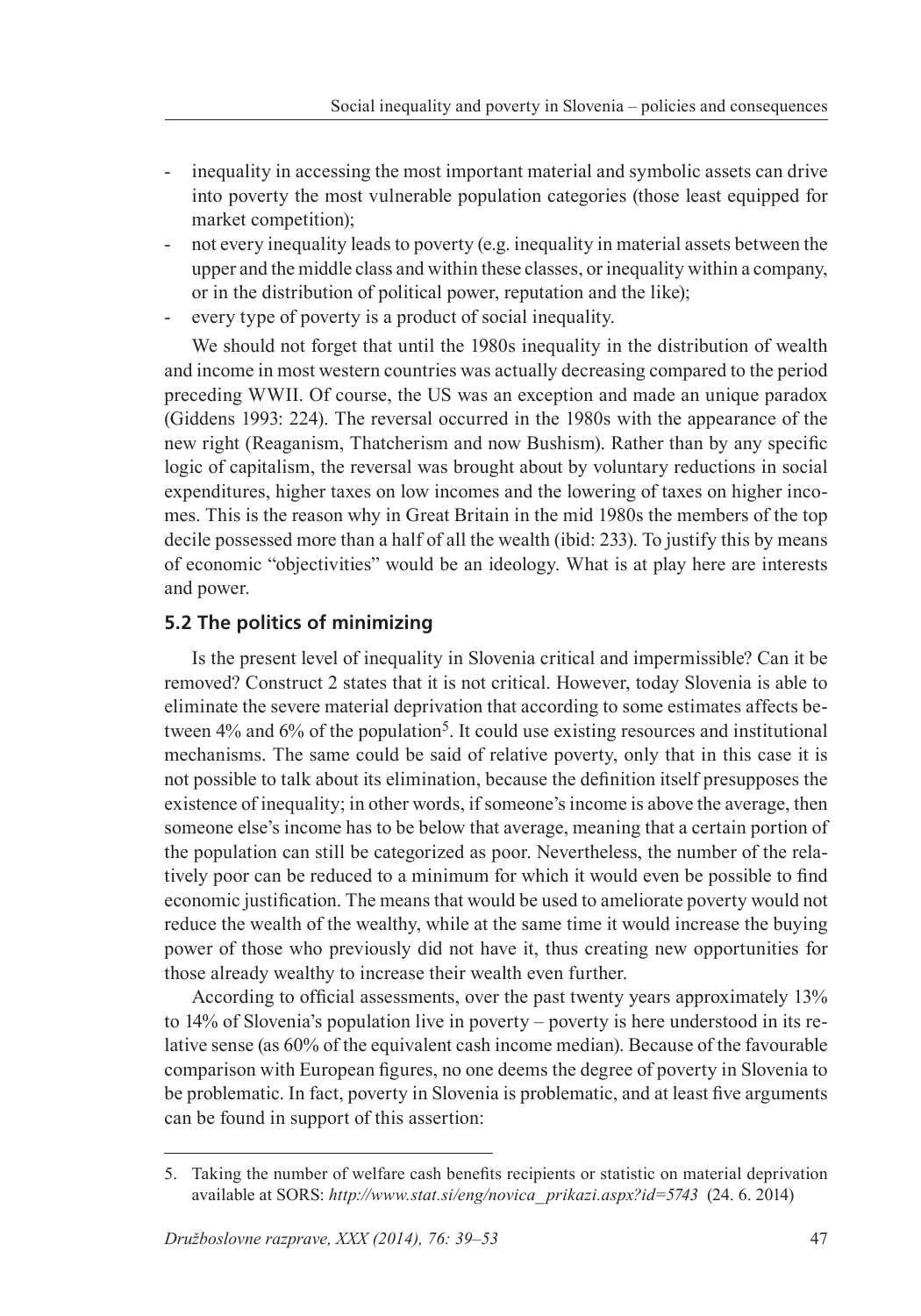- It is unjust (according to the Rawls' criterion (Rawls 1992)). This assertion holds true regardless of whether the proportion of the poor in the population is relatively small or large. Actually the lower limit of poverty has never been established, that is to say, the limit above which poverty can be taken as just and acceptable, and below which it is unjust and unacceptable.
- It implies an unjust form of social inequality, which is even more unacceptable if its level is below EU average. The reason is that a low level of inequality could be eliminated without much trouble and excuses are harder to find, while the opposite holds true of societies with large, or even major, shares of their population living in poverty. Therefore, the responsibility of political actors is inversely proportional to the level of poverty: it is greater in more affluent economies than in less affluent ones, and similarly, it is greater in countries with smaller shares of poverty than in those with larger shares.
- An essential reduction of poverty would have a beneficial effect on people's adaptation to the market economy, because the reduction in existential risks would increase career flexibility (which continues to be low in Slovenia).
- Owing to the socialist past, Slovenian public opinion still declines inequality. This could create a good political climate for the serious handling of poverty.
- In spite of the relatively low share of poverty, trends in Slovenia are not optimistic, the at-risk-of-poverty-rate in Slovenia is constantly raising.

Throughout the transition period in Slovenia, active control over the social and economic sectors (The Ministry of Labour, Family and Social Affairs) has been mostly in the hands of the left or left-centred political parties who, during the introduction of market reforms, invariably stressed the importance of social values. Despite this, the dimensions mentioned above have been stubbornly ignored. In the long run, such benevolence will incur considerable and unnecessary social expenses. Example: in all reports on poverty that were always explicitly optimistic, the government boasts its success in this area stating that "social transfers are explicitly targeted at the groups that are most vulnerable in terms of income" (MDDSZ 2002: 14). This is a typical tautological argument because we all know that the term "social transfers"6 denotes that part of the state's financial aid to the socially threatened groups that is based on social (and not market) criteria; this is the reason why, for example, stimulation of enterprise or defence expenditures are not called social transfers (even though they have the same purpose and the same operational forms). The assertion that social transfers

<sup>6.</sup> Zygmunt Bauman draws attention to the effects of the selective, means-tested services, that "immediately split communities into those who give without getting anything in exchange and those who get without giving" (Bauman, 2005: 50). He then gives the example of a statement by David Blunkett, the former minister in Blair's government, who in a letter to the *Guardian* "reduced the welfare state idea to passing cash from one section of the community to another." (ibid.) Later on, this "passing of cash" became a "transfer" and social rights became social transfers, implying that money is taken "from the energetic, successful and thrifty to give to the idle, the failures and the feckless" (Boyson, 1971 in Bauman, 2005: 50).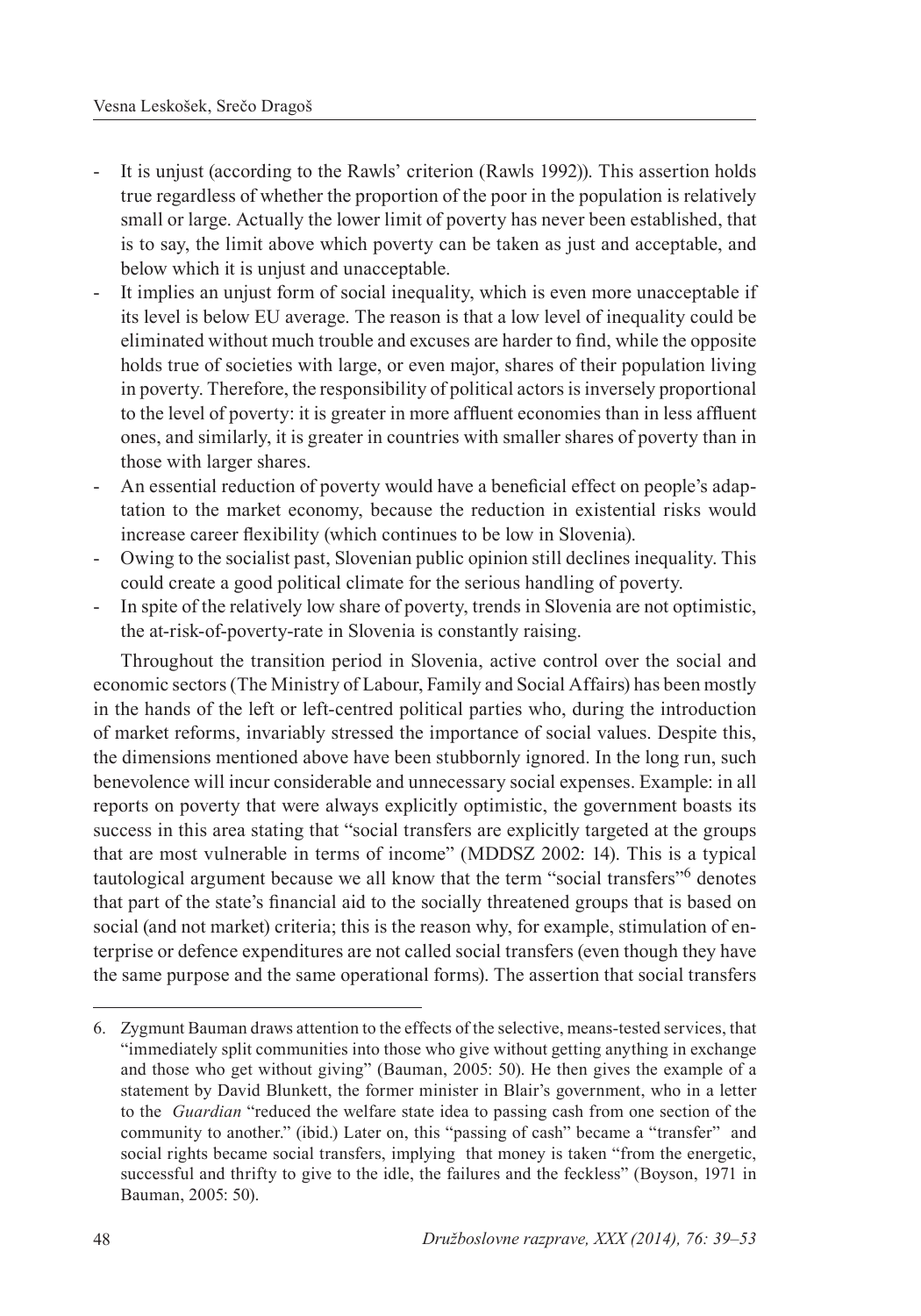are targeted at the groups that are most vulnerable in terms of income may be used as self-praise in any circumstances, whether those of low levels of poverty and generous social transfers, or those involving high poverty and extremely low and limited social transfers. Of course, the question here is not only whether social transfers are "targeted" at the socially most vulnerable groups, but also whether they reach those groups and what in fact a social transfer means in Slovenia, a "welfare country" by constitution. Do all social transfers reach the socially most vulnerable group? In the report quoted above the government stresses the importance of education, which is expected to reduce poverty in the long run, while at the same time one can see that throughout the transition period the scholarship policy conspicuously favoured the richest sectors of the population and not the poorest. The sum total of scholarships received by the top decile with the highest income is higher than the total received by the bottom decile with the lowest income. Such a state of affairs characterized the entire period of transition and it is still in place (ibid.: 15). Therefore, it is not by chance that selection among students is explicit and that it is primarily based on the level of education attained by parents; this feature was typical of socialism and it is no different now (compare the earliest research on this topic, Makarovič 1984 and the recent one, Flere and Lavrič 2002).

To return to the transfers that supposedly resolve poverty, we should not forget to mention the biggest "social" transfer of all times: denationalisation. Slovenia was the only country in the world that carried out 100% restitution of expropriated property including feudal property. Both the intention and the consequences of this measure deserve attention. The intention of denationalisation was precisely "social" transfer, to use the term employed by the state administration. The return of the property expropriated after WWII, as well as the feudal property that was taken away in the pre-socialist era i.e. by the bourgeois regime of old Yugoslavia, was introduced with the intention of repairing wrongs and establishing just circumstances. Or, in Rawls' jargon, the denationalisation legislation was aimed at re-instituting the type of inequality that is defined as just because it rights the wrongs suffered by the people who were discriminated against in the past (they were denied their right to property) and who have been underprivileged all the while (viewed from the perspective of market competition). And what is the effect of this measure? Slovenian society became stratified anew and to a considerable extent, but stratification is based on pre-industrial criteria that are typical of feudal and caste-based societies that rest on inherited status. We have ended with an entirely new class of the rich who became rich by birth (or rather, by being born in a dispossessed family), and not through their own work. This is suggested by the data in the table 2 which shows the ratio of salaries and property income between the poorest tenth of the population and the richest tenth of the population, by periods: under socialism, at the beginning of denationalisation, and at the end of the post-socialist transition.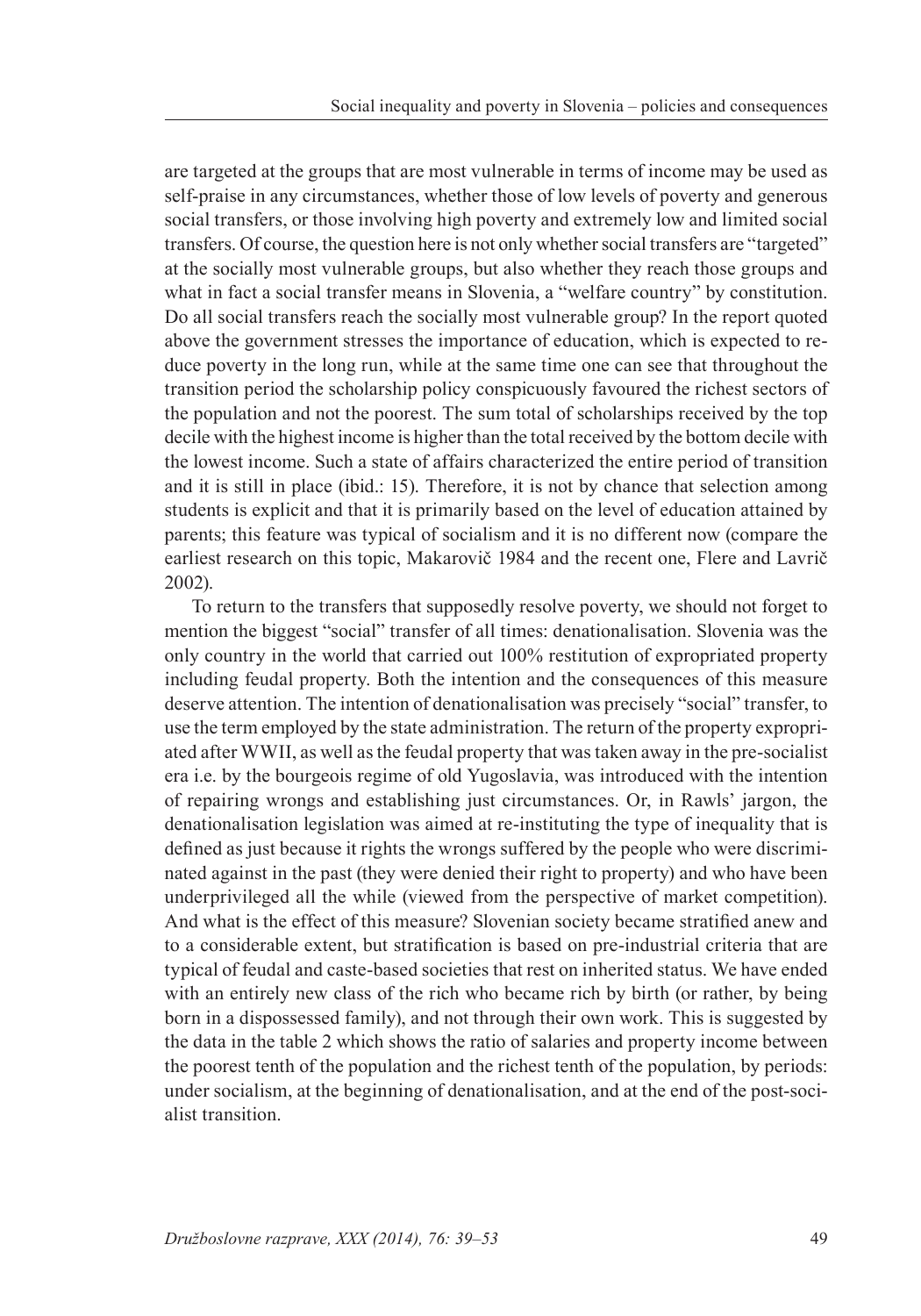|                    |            | Income: 1983 |            | Income: 1993 | Income: 1997-1999 |             |  |  |  |  |  |  |
|--------------------|------------|--------------|------------|--------------|-------------------|-------------|--|--|--|--|--|--|
|                    | From       | From         | From       | From         | From              | <b>From</b> |  |  |  |  |  |  |
| <b>Deciles</b>     | employment | property     | employment | property     | employment        | property    |  |  |  |  |  |  |
| 10% the<br>poorest | 2,2        | 2,2          | 1,9        | 1,4          | 1,8               | 0,3         |  |  |  |  |  |  |
| 10% the<br>richest | 17,5       | 17,6         | 21,2       | 67.6         | 21,3              | 62,5        |  |  |  |  |  |  |

**Table 2. The effect of denationalisation law on the increase in income inequality in transition (in %).**

*Source: Čeh (2001), MDDSZ*

It is obvious from the table 2 that inequality within the existentially most sensitive areas (income from labour and income from property) increased perceptibly. The crucial reason is not the level of salaries even though the salaries of the richest increased throughout the transition period in contrast to the salaries of the poorest groups, which decreased during the same period. The main reason for such an increase in inequality is denationalisation. Thanks to denationalisation, property income in the top decile increased from 17.5% of the total income to as much as 62.5% ,while by the end of same period even the modest 2% of income from property, still possessed by the poorest in 1983, slipped from their grasp. When pointing out these facts we must be aware that we are talking about the initial impact of denationalisation. Therefore, the main results of denationalisation are still to come. In this light we should also evaluate the data about the relatively low level of poverty, below average if compared to Europe as a whole.

### **5.3 The politics of stigmatisation**

In the period from 2005 Slovene social policy has changed not just as a result of EU accession process but mostly because neo-liberal politics on social inequalities were mainstreamed into the state policy. During the past decade we have been witness to radical changes that affected the welfare state in Slovenia. The reform documents (see footnote 1) mainly focus on three tasks: the creation of one entry point for all social "transfer" claims, the common database of social transfers in cash, and the establishment of a more just and transparent system of social transfers. The necessity of these changes is based on the dominant belief about the psychological makeup of social aid receivers and the current system of social protection. Social cash benefits recipients are assumed to be passive and to lack initiative and motivation. These characteristics are believed to be part of their personal makeup but also a result of the "generosity" of the welfare state that allegedly supports or even creates such behaviour. The stereotypes about people without employment are created with a clear goal in mind, that is, to spread the view that these people are themselves responsible for being without jobs, or even that they maintain status quo without bad conscience. To reinforce such convictions, the reform strategists resorted to discourses that lead to the criminalization of the receivers of social aid. One such discourse promotes the view that they unjustifiably accumulate money and make advantage of the system. Another argues that they cheat and abuse the system, while still another focuses on their allegedly pathological dependence on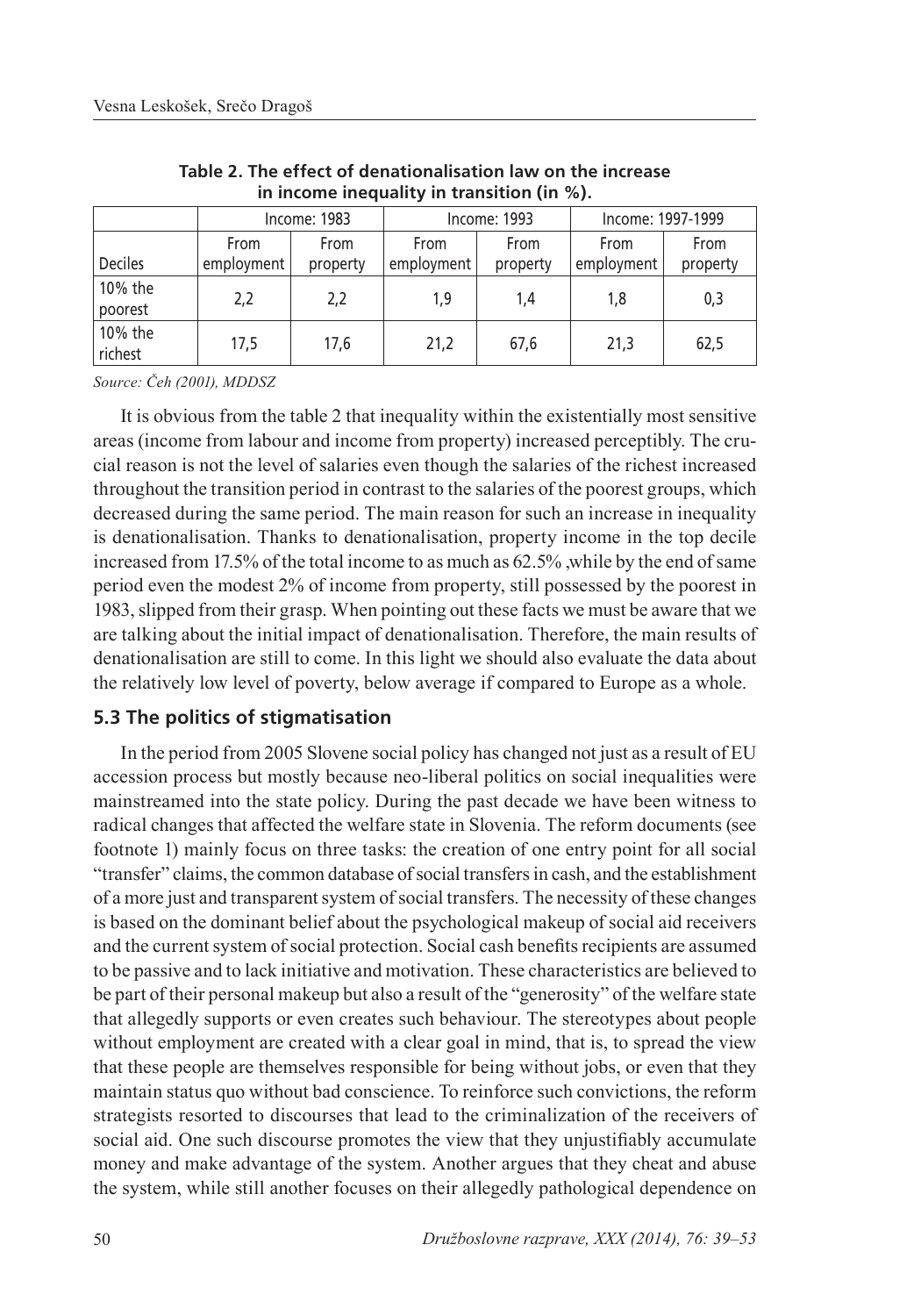cash benefits. This was reflected in the text accompanying the bill on social security benefits that was passed into law in 2010, which read as follows: "The longer the period of receiving social benefits, the more dependent on it the receivers are. They find it increasingly difficult to accept work that is offered to them because this implies a great change in their lifestyle developed during the long period of receiving social benefits." Accordingly, it is believed that it is possible to prevent such dependence by implementing certain measures. The three discourses mentioned above furnished the basis for the arguments in favour of the curtailment of social rights and restrictions on access to these in 2010, when the Exercising of Social Rights Act (Ur. l. RS: 61/2010) was publicly debated.

Access to social rights had already been made more difficult when the Social Assistance Act was amended in January 2007 (Ur. l. RS, 3/2007), introducing a series of new conditions for obtaining social aid as well as reasons for exclusion. Among the novelties was a restriction on the savings account sum and the value of a car; the beneficiary's apartment was taken into account when calculating income, although only that part that exceeded the minimum requirements for a suitable living place<sup>7</sup>. The law introduced ten reasons for which a claimant fulfilling other criteria could be excluded from the social aid scheme; most of these related to the way in which a person lost his/her job. The compulsory (forced) work as a legal category was also introduced, meaning that receivers of social aid who cannot find a job must work for humanitarian or charity organizations. The introduction of forced work was a turn from social rights to restitution. By performing any kind of work, either paid or unpaid, the receivers of social aid return at least a part of what the state generously gave to them contributing to their passivity. This ideology is in contrast to the concept of social rights that should be unconditional.

Wacquant's name for this type of policy is "penalization of poverty" (2003: 65). Police measures and detentions have indicated changes in the operation of western states aimed at excluding everything that does not contribute to the new global order. The underscoring of the need for safety made possible the affirmation of the police and the judiciary as new regulators that replaced disappearing social justice. Wacquant anticipated the emergence of a new, liberal-paternalistic social order – liberal for those privileged ones occupying the top of the social ladder and paternalistic for those at its bottom. It will increase social inequalities and marginalization, while those affected by the curtailment of social rights and unemployment will be increasingly subject to control and punishment. The power of this ideology lies in the weakening of the economic and social state and the reinforcement of the punitive state. In other words, the "invisible hand of the market and the iron fist of the state" complement each other (*ibid*.:68). Inequalities, in fact, reflect the restriction of freedom of poor and oppressed people.

<sup>7.</sup>  $60 \text{ m}^2$  for the first person in the household.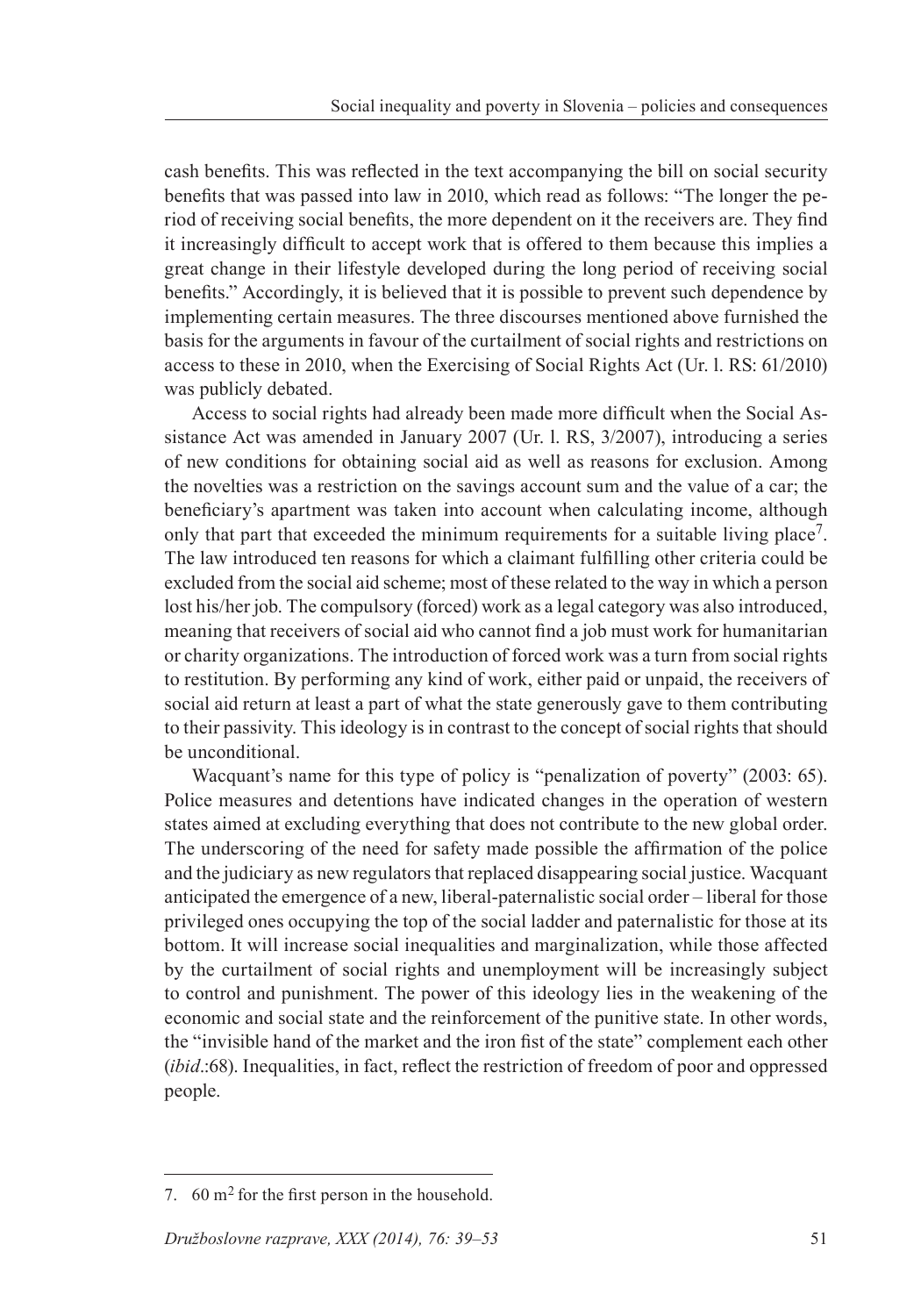## **6. Conclusion**

In short, the hypothesis on which introductory assertions are based is false: social inequality is not acceptable. Even in a market economy it is neither just nor beneficial because it causes poverty. For the time being, Slovenian society still has the potential needed to reduce inequalities and poverty. It has economic means, a suitable institutional structure, political stability and a prevailingly positive attitude among the population. Like British public opinion which, even during the time of economic crisis and during Thatcher's liberalization era, demonstrated willingness to give up financial benefits for the sake of higher social equality (Haralambos 1995: 179), the public in Slovenia reasons in a similar way. At the beginning of transition in 1992, 44% of respondents advocated greater equality of income, and a slightly higher percentage expressed the opposite opinion. Three years later as many as 65.7% of respondents supported greater equality, while in 1998 the percentage of those who thought that inequality in incomes separates people amounted to 92.8% (Toš 1999). Such refusal of inequality has been erroneously interpreted by some as a remnant of the egalitarian mentality inherited from socialism. If this were true, support for equality would decline rather than increase the further away we move from socialism over time. In fact, owing to political propaganda, the public was most prone to approve of bigger inequality at the beginning of transition, but now, having seeing the results, it opposes inequality.

## **References**

Alcock, Pete (2006): Understanding poverty. Houndmills: Palgrave.

- Bauman, Zygmunt (2005): Work, Consumption and the New Poor. Maidenhead: Open University Press.
- Čeh, Silva (2001): Desetletje našega razslojevanja. Delo, 5. junij: 16.
- Černetič, Metod (1997): Poglavja iz sociologije organizacij. Kranj: Moderna organizacija.
- Dragoš, Srečo, and Leskošek, Vesna (2003): Social Inequality and Social Capital. Ljubljana: Mirovni inštitut.
- Flere, Sergej, and Lavrič, Miran (2002): Tranzicija nenaklonjena egalitarnosti. Sobotna priloga Dela, 10. avgust: 13.

Fulcher, James (2004): Capitalism: A Very Short Introduction. Oxford: Oxford University Press. Giddens, Anthony (1993): Sociology. Cambridge: Polity Press.

Goldthorpe, John Ernest (1985): An Introduction to Sociology. Cambridge: Cambridge University Press.

Hanžek, Matjaž (ed.) (1998): Poročilo o človekovem razvoju, Slovenija 1998. Ljubljana: UMAR.

- Haralambos, Michael, and Holborn, Martin (1995): Sociology, Themes and Perspectives. London: Collins Educational.
- Hayek, von Friedrich (1960): The Constitution of Liberty. Chicago: The University of Chicago Press.
- Herzberg, Frederick, Bernard, Mausner, and Bloch Snyderman, Barbara (1959): The motivation to work. New York: Wiley.